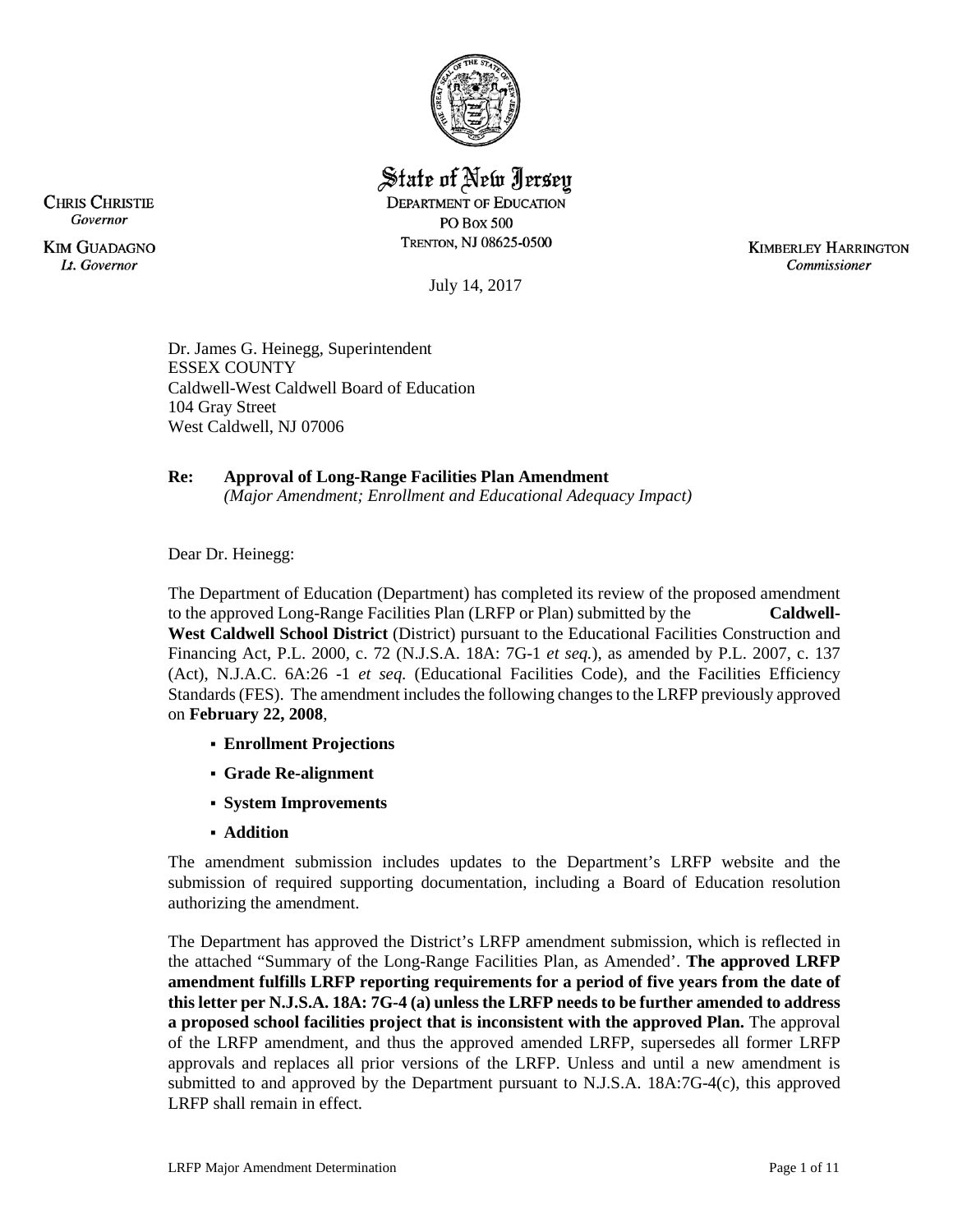Approval of the LRFP, and any projects and costs listed therein, does not imply approval of an individual school facilities project or its corresponding costs and eligibility for State support under the Act. Similarly, approval of the LRFP does not imply approval of portions of the Plan that are inconsistent with the Department's FES and proposed building demolition or replacement. Determination of preliminary eligible costs and final eligible costs will be made at the time of the approval of a particular school facilities project pursuant to N.J.S.A. 18A:7G-5. The District must submit a feasibility study as part of the school facilities project approval process, pursuant to N.J.S.A. 18A:7G-7b, to support proposed building demolition or replacement. The feasibility study should demonstrate that a building might pose a risk to the safety of the occupants after rehabilitation or that rehabilitation is not cost-effective.

Please contact Anthony Brun at the Office of School Facilities, at telephone number (609) 984-7818 or email at anthony.brun@doe.state.nj.us with any questions you may have.

Sincerely,

Bernard E. Piain J.

Bernard E. Piaia, Jr. Director, Office of School Facilities

#### BEP:ab:

#### Enclosure

c: Kimberley Harrington, Commissioner Robert Bumpus, Assistant Commissioner Division of Field Services Joseph Zarra, Interim Executive Essex County Superintendent Thomas Lambe, Caldwell-West Caldwell School District Business Administrator Thomas Kosten, FKA Architects Anthony Brun, Office of School Facilities and Finance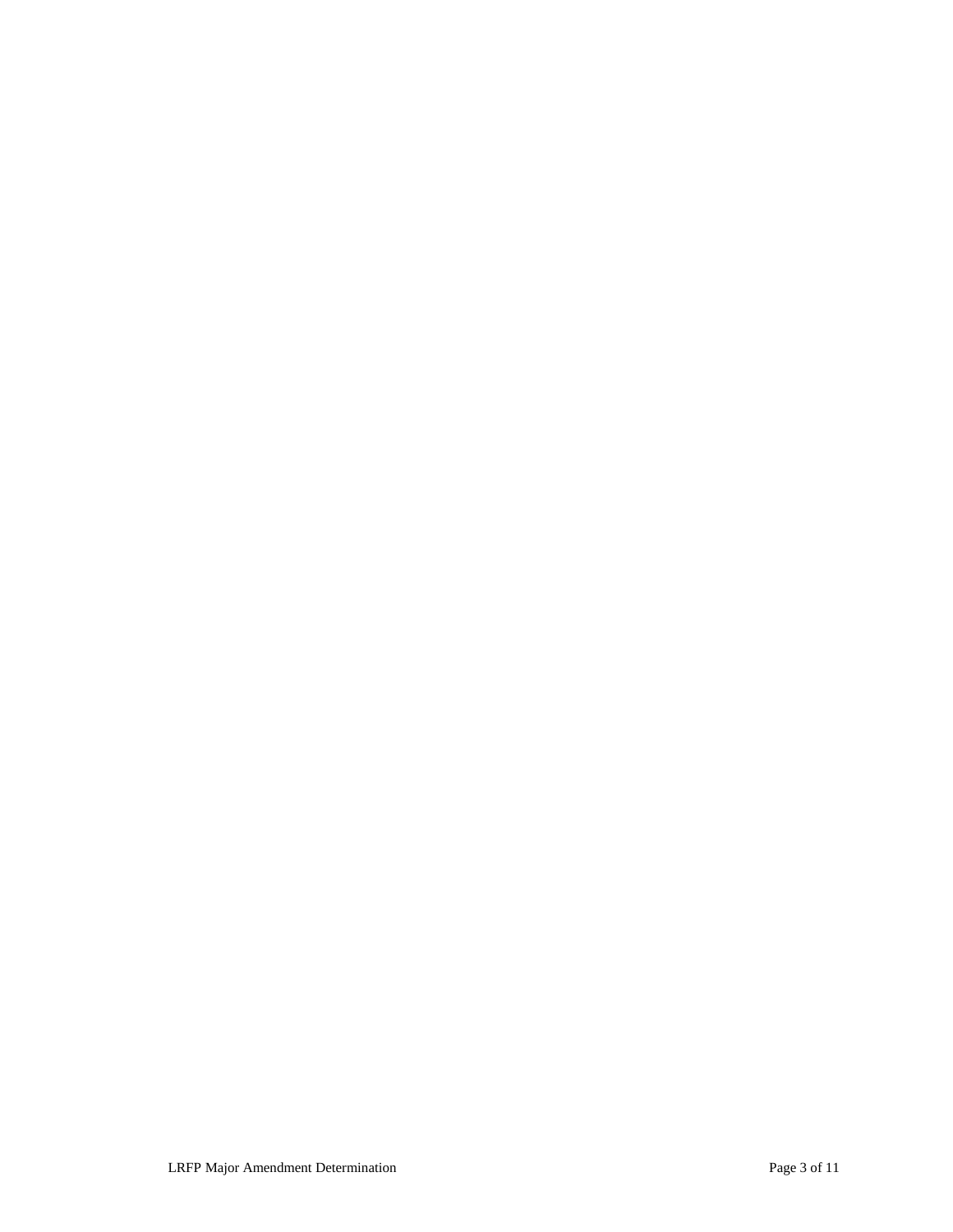# **Caldwell-West Caldwell School District**

# **Summary of the Long-Range Facilities Plan, as Amended**

The Department of Education (Department) has completed its review of the Long-Range Facilities Plan (LRFP or Plan) amendment submitted by the **Caldwell-West Caldwell School District** (District) pursuant to the Educational Facilities Construction and Financing Act, P.L. 2000, c. 72 (N.J.S.A. 18A: 7G-1 *et seq.*), as amended by P.L. 2007, c. 137 (Act), N.J.A.C. 6A:26-1 et seq. (Educational Facilities Code), and the Facilities Efficiency Standards (FES).

This is the Department's summary of the District's LRFP, as amended. The summary is based on the standards set forth in the Act, the Educational Facilities Code, the FES, District-entered data in the Department's LRFP website, and District-supplied supporting documentation. The referenced reports in *italic* text are standard LRFP reports available on the Department's LRFP website.

#### **1. Inventory Overview**

The District provides services for students in grades Pre-K-12. The predominant existing school grade configuration is K-12. The predominant proposed school grade configuration is Pre-K-12. The District is classified as "under 55" for funding purposes.

The District identified existing and proposed schools, sites, buildings, playgrounds, playfields, and parking lots in its LRFP. The total number of existing and proposed district-owned or leased schools, sites, and buildings are listed in Table 1. A detailed description of each asset can be found in the LRFP website report titled *"Site Asset Inventory Report."* Section 6 of this Summary lists work proposed at each school.

|                                                      | <b>Existing</b> | <b>Proposed</b> |
|------------------------------------------------------|-----------------|-----------------|
| Sites:                                               |                 |                 |
| <b>Total Number of Sites</b>                         |                 |                 |
| Number of Sites with no Buildings                    |                 |                 |
| Number of Sites with no Instructional Buildings      |                 |                 |
| <b>Schools and Buildings:</b>                        |                 |                 |
| Total Number of Schools with Enrollments*            |                 |                 |
| <b>Total Number of Instructional Buildings</b>       |                 |                 |
| Total Number of Administrative and Utility Buildings |                 |                 |
| <b>Total Number of Athletic Facilities</b>           |                 |                 |
| <b>Total Number of Parking Structures</b>            |                 |                 |
| <b>Total Number of Temporary Facilities</b>          |                 |                 |

#### **Table 1: Inventory Summary**

*\*Includes schools with three-digit Department code numbers and Fall Report enrollments.*

**As directed by the Department, incomplete school facilities projects that have project approval from the Department are represented as "existing" in the Plan.** District schools with incomplete approved projects that include new construction or the reconfiguration of existing program space are as follows: "n/a".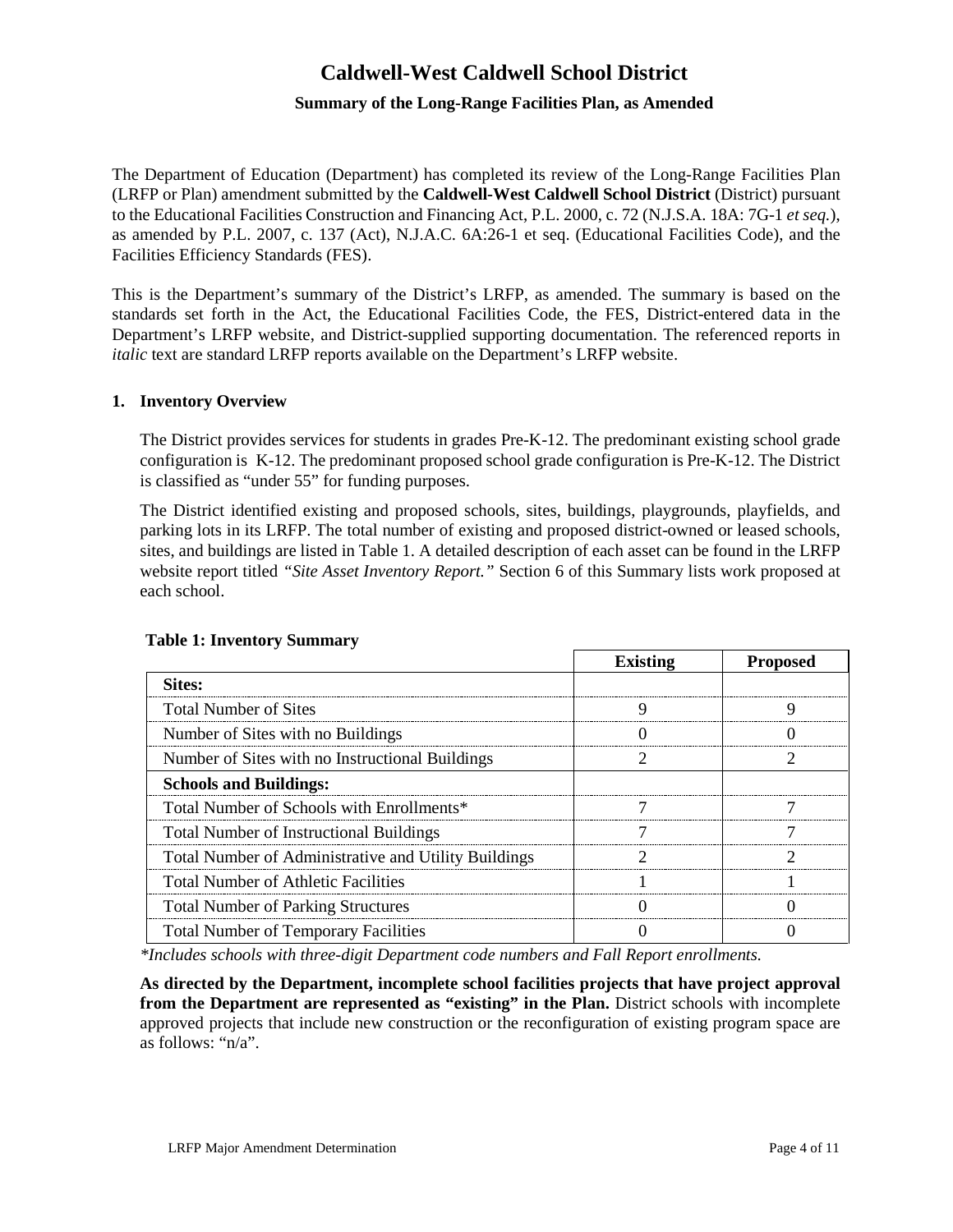Major conclusions are as follows:

- The District is proposing to maintain the existing number of District-owned or leased sites.
- The District is proposing to maintain the existing number of District-operated schools.
- The District is proposing to maintain the existing number of District-owned or leased instructional buildings.
- The District is proposing to maintain the existing number of District-owned or leased noninstructional buildings.

**FINDINGS** The Department has determined that the proposed inventory is adequate for approval of the District's LRFP amendment. However, the LRFP determination does not imply approval of an individual school facilities project listed within the LRFP. The District must submit individual project applications for project approval. If building demolition or replacement is proposed, the District must submit a feasibility study, pursuant to N.J.S.A. 18A:7G-7b, as part of the application for the specific school facilities project.

# **2. District Enrollments and School Grade Alignments**

The District determined the number of students, or "proposed enrollments," to be accommodated in the LRFP on a district-wide basis and in each school. The District's existing and proposed enrollments and the cohort-survival projection provided by the Department on the LRFP website are listed in Table 2. Detailed information can be found in the LRFP website report titled "*Enrollment Projection Detail."*  Existing and proposed school enrollments and grade alignments can be found in the report titled *"Enrollment and School Grade Alignment."*

|                                      | <b>Actual</b><br><b>Enrollments</b><br>2016-2017<br>school year | <b>District Proposed</b><br><b>Enrollments</b> | Department's<br><b>LRFP</b> Website<br>Projection |
|--------------------------------------|-----------------------------------------------------------------|------------------------------------------------|---------------------------------------------------|
| Grades K-12:                         |                                                                 |                                                |                                                   |
| Grades K-5, including<br><b>SCSE</b> | 1.182                                                           | 1.191                                          | N/A                                               |
| Grades 6-8, including SCSE           | 633                                                             | 636                                            | N/A                                               |
| Grades 9-12, including SCSE          | 785                                                             | 746                                            | N/A                                               |
| Totals K-12                          | 2,600                                                           | 2,573                                          |                                                   |
| <b>Pre-Kindergarten:</b>             |                                                                 |                                                |                                                   |
| Pre-Kindergarten, Age 3              | 0                                                               |                                                | N/A                                               |
| Pre-Kindergarten, Age 4              | 9                                                               | 31                                             | N/A                                               |
| Pre-Kindergarten, SCSE               | 0                                                               | $\left($                                       | N/A                                               |
| <b>Totals Pre-Kindergarten</b>       | 9                                                               | 31                                             |                                                   |

### **Table 2: Enrollment Comparison**

*"SCSE" = Self-Contained Special Education*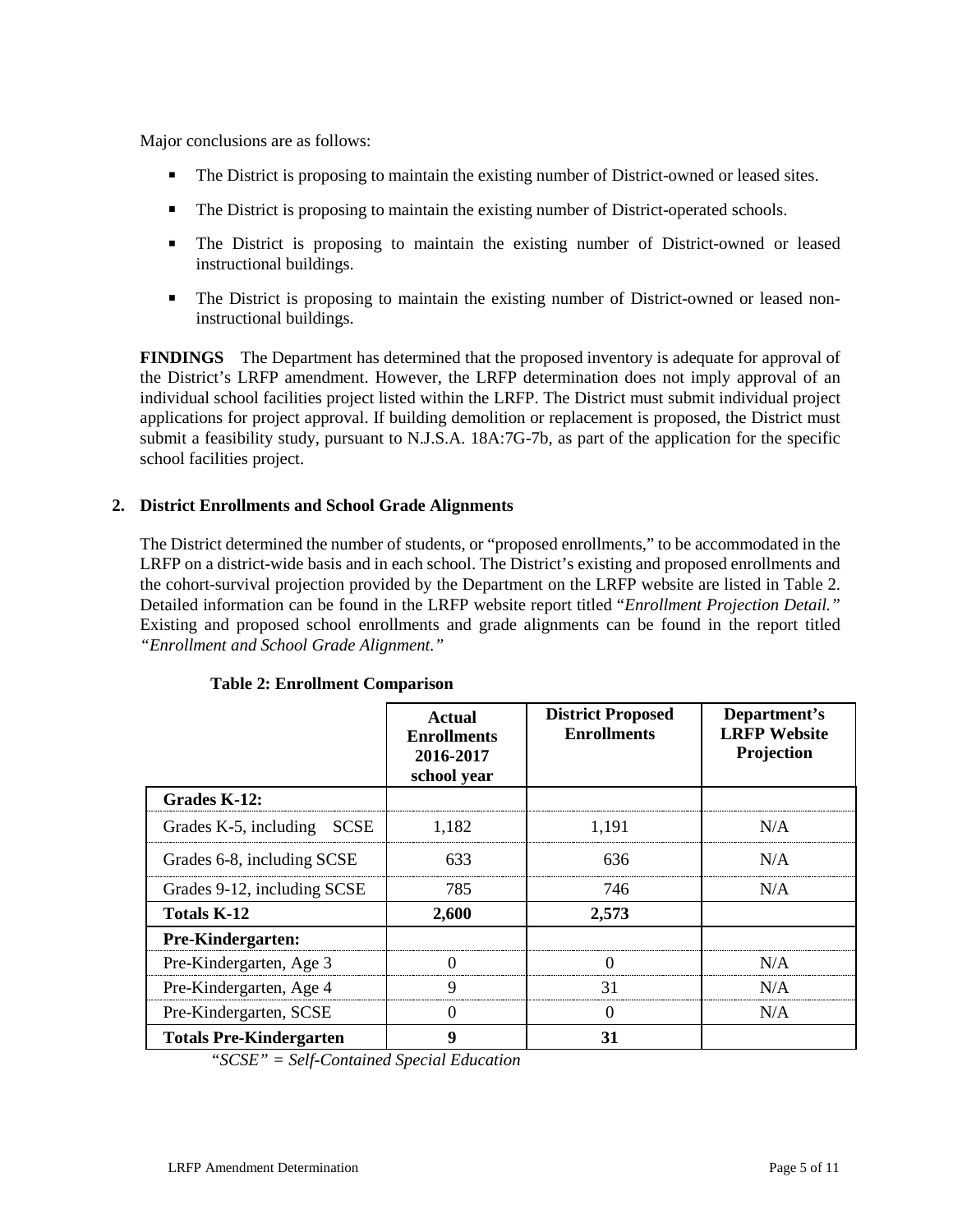Major conclusions are as follows:

- The District the Department's LRFP website projection. Supporting documentation was submitted to the Department as required to justify the proposed enrollments.
- The District is planning for stable enrollments.
- The District is not an ECPA (Early Childhood Program Aid) District.

**FINDINGS** The Department has determined that the District's proposed enrollments are supportable for approval of the District's LRFP amendment. The Department will require a current enrollment projection at the time an application for a school facilities project is submitted incorporating the District's most recent Fall Enrollment Report in order to verify that the LRFP's planned capacity is appropriate for the updated enrollments.

### **3. FES and District Practices Capacity**

The proposed room inventories for each school were analyzed to determine whether the LRFP provides adequate capacity for the proposed enrollments. Two capacity calculation methods, called *"FES Capacity"* and *"District Practices Capacity,"* were used to assess existing and proposed school capacity in accordance with the FES and District program delivery practices. A third capacity calculation, called *"Functional Capacity,"* determines Unhoused Students and potential State support for school facilities projects. Functional Capacity is analyzed in Section 5 of this Summary.

- *FES Capacity* only assigns capacity to pre-kindergarten *(if district-owned or operated),* kindergarten, general, and self-contained special education classrooms. No other room types are considered to be capacity-generating**.** Class size is based on the FES and is prorated for classrooms that are sized smaller than FES classrooms. FES Capacity is most accurate for elementary schools, or schools with non-departmentalized programs, in which instruction is "homeroom" based. This capacity calculation may also be accurate for middle schools depending upon the program structure. However, this method usually significantly understates available high school capacity since specialized spaces that are typically provided in lieu of general classrooms are not included in the capacity calculations.
- *District Practices Capacity* allows the District to include specialized room types in the capacity calculations and adjust class size to reflect actual practices. This calculation is used to review capacity and enrollment coordination in middle and high schools.

A capacity utilization factor in accordance with the FES is included in both capacity calculations. A 90% capacity utilization rate is applied to classrooms serving grades K-8. An 85% capacity utilization rate is applied to classrooms serving grades 9-12. No capacity utilization factor is applied to preschool classrooms.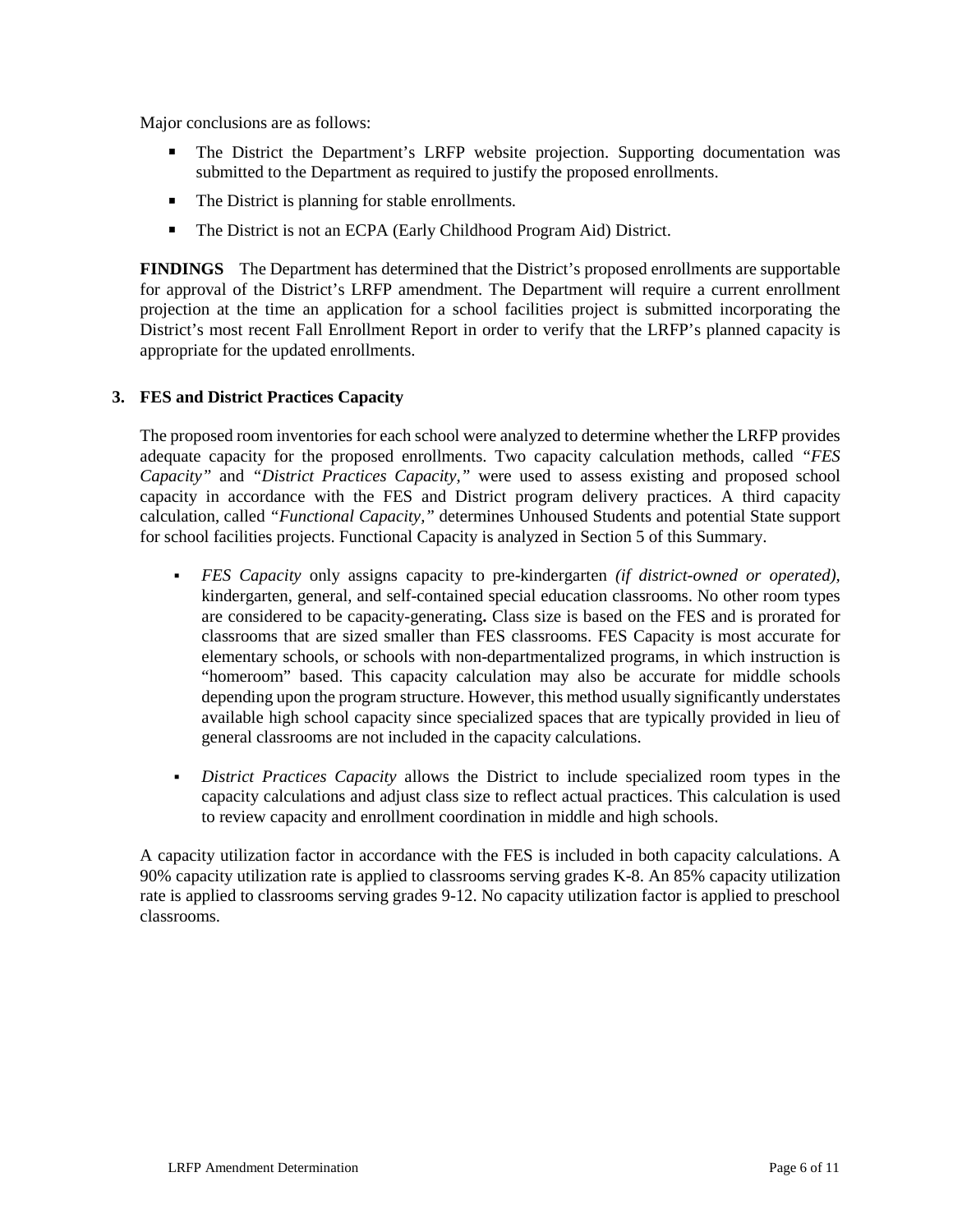Table 3 provides a summary of proposed enrollments and District-wide capacities. Detailed information can be found in the LRFP website report titled "*FES and District Practices Capacity."*

|                                          | <b>Total FES Capacity</b> | <b>Total District Practices</b><br>Capacity |
|------------------------------------------|---------------------------|---------------------------------------------|
| (A) Proposed Enrollments                 | 2.604                     | 2.604                                       |
| (B) Existing Capacity                    | 2.241.46                  | 2,356.25                                    |
| *Existing Capacity Status $(B)$ - $(A)$  | -362.54                   | -247.75                                     |
| (C) Proposed Capacity                    | 2.480.14                  | 2,601.95                                    |
| <i>*Proposed Capacity Status (C)-(A)</i> | -123.86                   | $-2.05$                                     |

*\* Positive numbers signify surplus capacity; negative numbers signify inadequate capacity. Negative values for District Practices capacity are acceptable if proposed enrollments do not exceed 100% capacity utilization.*

Major conclusions are as follows:

- The District has adequately coordinated proposed school capacities and enrollments in the LRFP for grade groups with proposed new construction.
- Adequate justification has been provided by the District if capacity for a school with proposed work in the LRFP deviates from the proposed enrollments by more than 5%.

**FINDINGS** The Department has determined that proposed District capacity, in accordance with the proposed enrollments, is adequate for approval of the District's LRFP amendment. The Department will require a current enrollment projection at the time an application for a school facilities project is submitted, incorporating the District's most recent Fall Enrollment Report, in order to verify that the LRFP's planned capacity meets the District's updated enrollments.

### **4. Functional Capacity and Unhoused Students Prior to Proposed Work**

*Functional Capacity* was calculated and compared to the proposed enrollments to provide a preliminary estimate of Unhoused Students and new construction funding eligibility. Functional Capacity is the adjusted gross square footage of a school building *(total gross square feet minus excluded space)*  divided by the minimum area allowance per Full-time Equivalent student for the grade level contained therein. Unhoused Students is the number of students projected to be enrolled in the District that exceeds the Functional Capacity of the District's schools pursuant to N.J.A.C. 6A:26-2.2(c).

*"Excluded Square Feet"* in the LRFP Functional Capacity calculation includes (1) square footage exceeding the FES for any pre-kindergarten, kindergarten, general education, or self-contained special education classroom; (2) grossing factor square footage *(corridors, stairs, mechanical rooms, etc.)* that exceeds the FES allowance, and (3) square feet proposed to be demolished or discontinued from use. Excluded square feet may be revised during the review process for individual school facilities projects.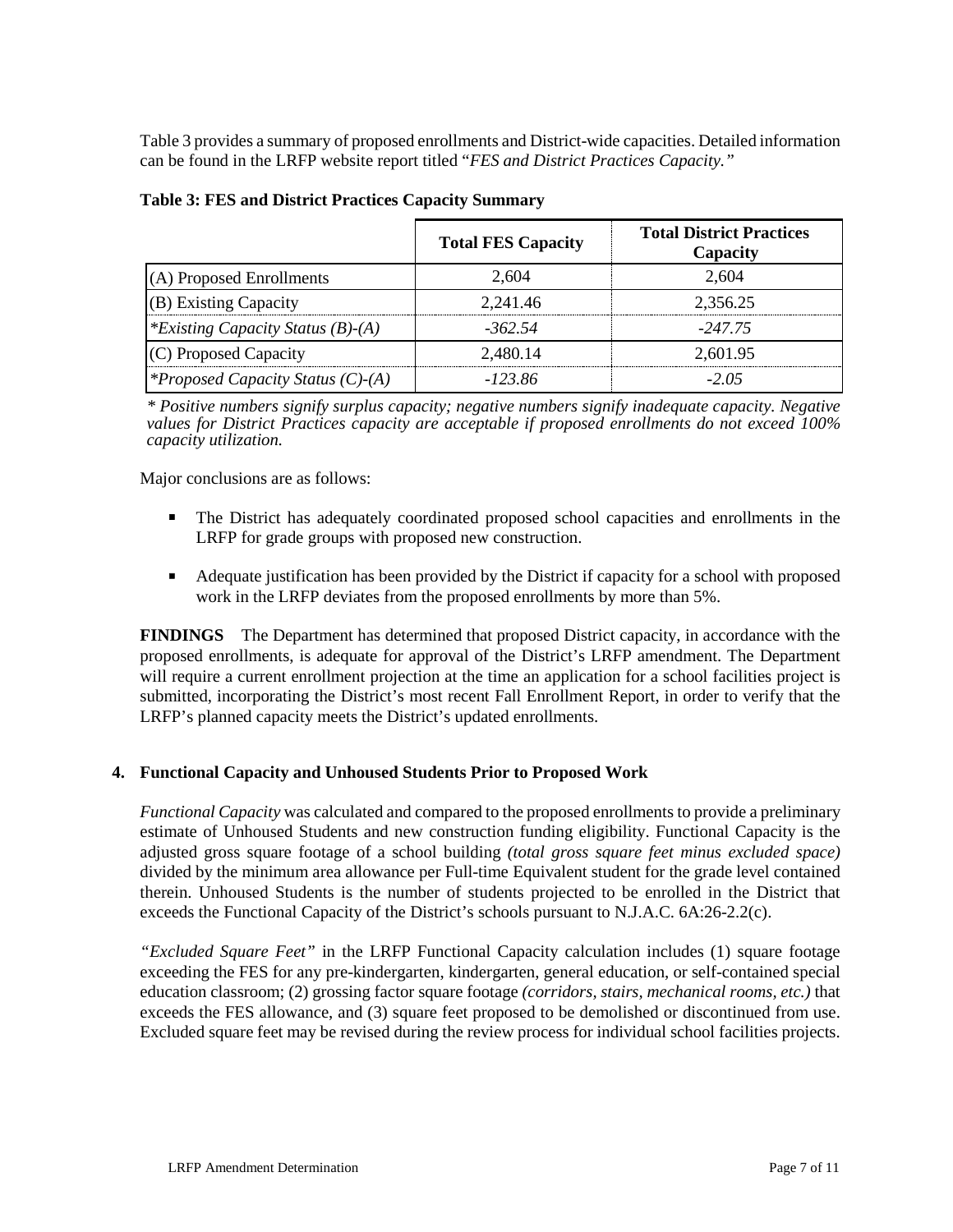Table 4 provides a preliminary assessment of Functional Capacity, Unhoused Students, and Estimated Maximum Approved Area for the various grade groups in accordance with the FES. Detailed information concerning the calculation and preliminary excluded square feet can be found in the LRFP website reports titled *"Functional Capacity and Unhoused Students*" and *"Functional Capacity Excluded Square Feet."*

|                      |            | B          | $C = A-B$       |                | $E = C x D$       |
|----------------------|------------|------------|-----------------|----------------|-------------------|
|                      | Proposed   | Estimated  | Unhoused        | Area           | Estimated         |
|                      | Enrollment | Existing   | <b>Students</b> | Allowance      | Maximum           |
|                      |            | Functional |                 | (gsf/students) | Approved Area for |
|                      |            | Capacity   |                 |                | Unhoused          |
|                      |            |            |                 |                | <b>Students</b>   |
| Preschool (PK)       | 31         |            |                 | 125.00         |                   |
| Elementary $(K-5)^*$ | 1.191      | 1,259.82   |                 | 125.00         |                   |
| Middle $(6-8)$       | 636        | 630.48     | 5.52            | 134.00         | 739.38            |
| High $(9-12)$        | 746        | 901.12     | O               | 151.00         |                   |
| <b>Totals K-12</b>   | 2,573      | 2,791.42   |                 |                |                   |

**Table 4: Functional Capacity and Unhoused Students Prior to Proposed Work**

*\*Pre-kindergarten students are not included in the calculations.* 

Major conclusions are as follows:

- The calculations for "Estimated Existing Functional Capacity" school facilities projects that have been approved by the Department but were not under construction or complete at the time of the submission of the LRFP amendment.
- The District, based on the preliminary LRFP assessment, does not have Unhoused Students for the following FES grade groups: "Grades PK, Grades K-5, and Grades 9-12".
- The District, based on the preliminary LRFP assessment, does have Unhoused Students for the following FES grade groups: "Grades 6-8".
- The District is not an ECPA district. Therefore, pre-kindergarten students are not included in the calculations. Unhoused pre-kindergarten self-contained special education students are eligible for State support. A determination of square footage eligible for State support will be made at the time an application for a specific school facilities project is submitted to the Department for review and approval.
- The District is proposing to demolish or discontinue the use of existing District-owned instructional space. The Functional Capacity calculation excludes square feet proposed to be demolished or discontinued for the following FES grade groups: n/a.

**FINDINGS** Functional Capacity and Unhoused Students calculated in the LRFP are preliminary estimates. Justification for square footage in excess of the FES and the determination of additional excluded square feet, Preliminary Eligible Costs (PEC), and Final Eligible Costs (FEC) will be included in the review process for specific school facilities projects. A feasibility study undertaken by the District is required if building demolition or replacement is proposed per N.J.A.C. 6A:26-2.3(b)(10).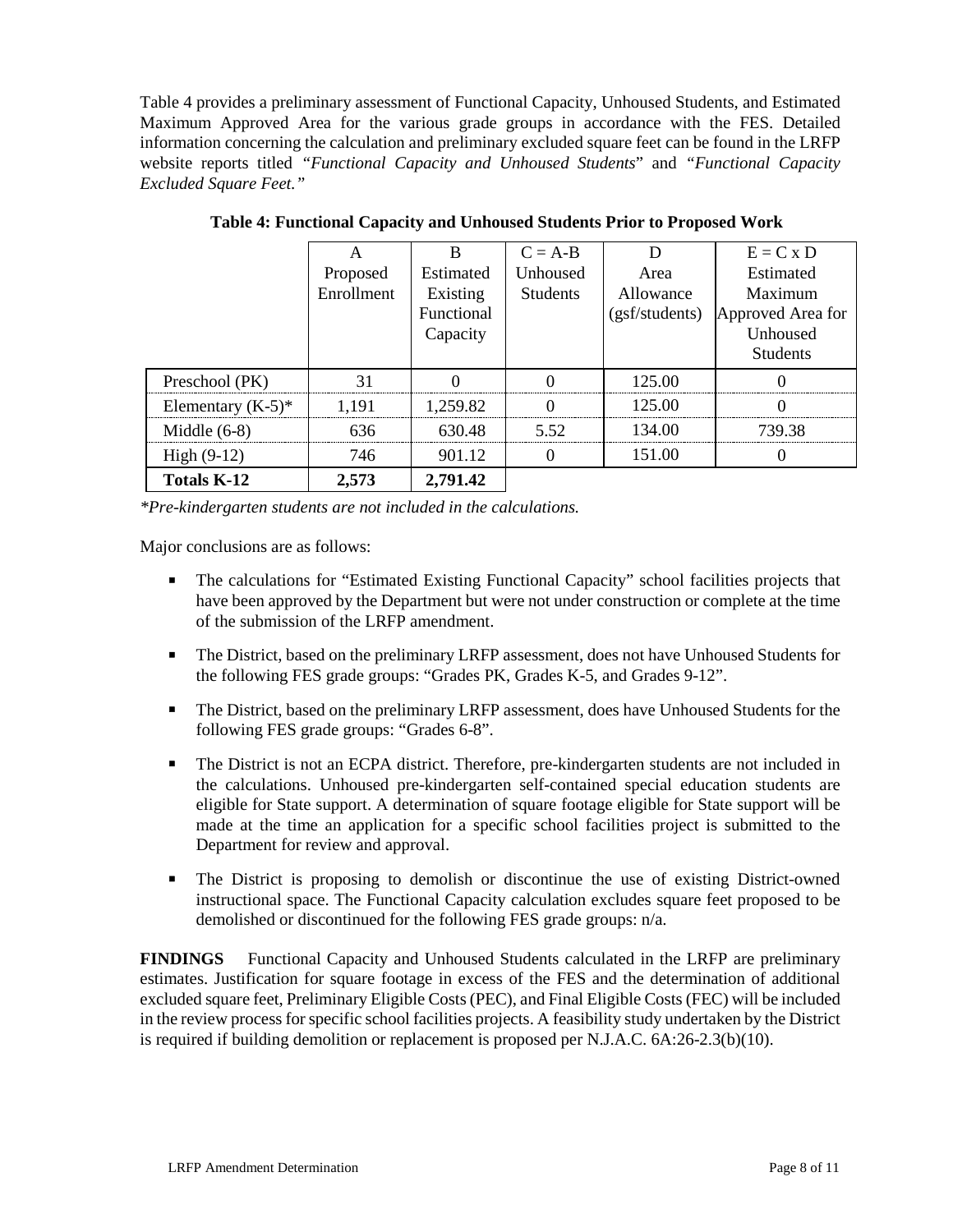# **5. Proposed Work**

The District was instructed to review the condition of its facilities and sites and to propose corrective *"system"* and *"inventory"* actions in its LRFP. *"System"* actions upgrade existing conditions without changing spatial configuration or size. Examples of system actions include new windows, finishes, and mechanical systems. *"Inventory"* actions address space problems by removing, adding, or altering sites, schools, buildings and rooms. Examples of inventory actions include building additions, the reconfiguration of existing walls, or changing room use.

Table 5 summarizes the type of work proposed in the District's LRFP for instructional buildings. Detailed information can be found in the LRFP website reports titled *"Site Asset Inventory," "LRFP Systems Actions Summary," and "LRFP Inventory Actions Summary."* 

| <b>Type of Work</b>                                            | <b>Work Included in LRFP</b> |
|----------------------------------------------------------------|------------------------------|
| <b>System Upgrades</b>                                         | r es                         |
| <b>Inventory Changes</b>                                       |                              |
| Room Reassignment or Reconfiguration                           | Yes                          |
| <b>Building Addition</b>                                       | ⁄ ρς                         |
| New Building                                                   |                              |
| Partial or Whole Building Demolition or Discontinuation of Use |                              |
| New Site                                                       |                              |

**Table 5: Proposed Work for Instructional Building**

Major conclusions are as follows:

- The District has proposed system upgrades in one or more instructional buildings.
- The District has proposed inventory changes, including new construction, in one or more instructional buildings.
- The District has not proposed new construction in lieu of rehabilitation in one or more instructional buildings.

Please note that costs represented in the LRFP are for capital planning purposes only. Estimated costs are not intended to represent preliminary eligible costs or final eligible costs of approved school facilities projects.

The Act (N.J.S.A. 18A:7G-7b) provides that all school facilities shall be deemed suitable for rehabilitation unless a pre-construction evaluation undertaken by the District demonstrates to the satisfaction of the Commissioner that the structure might pose a risk to the safety of the occupants even after rehabilitation or that rehabilitation is not cost-effective. Pursuant to N.J.A.C. 6A:26-2.3(b)(10), the Commissioner may identify school facilities for which new construction is proposed in lieu of rehabilitation for which it appears from the information presented that new construction is justified, provided, however, that for such school facilities so identified, the District must submit a feasibility study as part of the application for the specific school facilities project. The cost of each proposed building replacement is compared to the cost of additions or rehabilitation required to eliminate health and safety deficiencies and to achieve the District's programmatic model.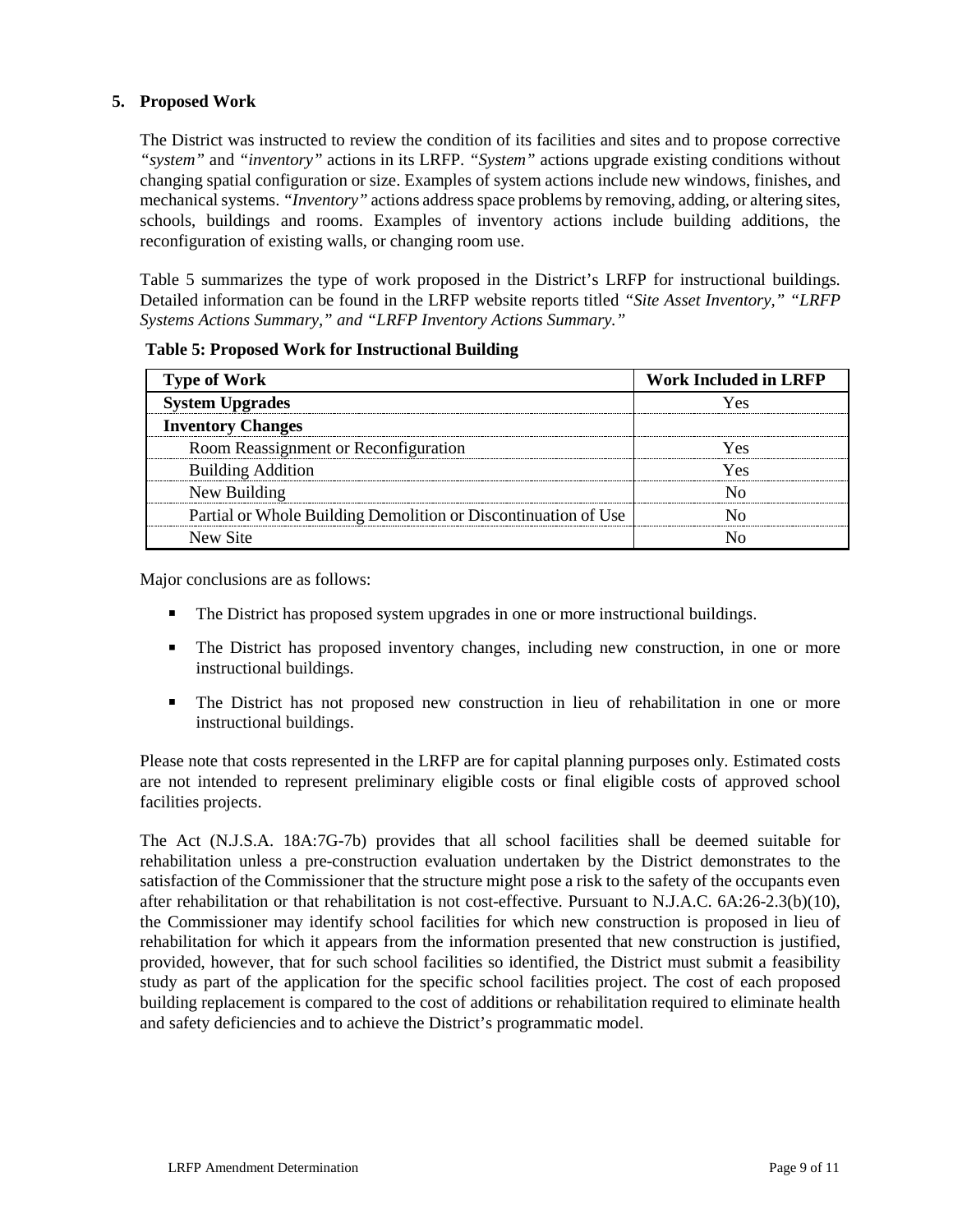Facilities used for non-instructional or non-educational purposes are ineligible for State support under the Act. However, projects for such facilities shall be reviewed by the Department to determine whether they are consistent with the District's LRFP and whether the facility, if it is to house students (full or part time) conforms to educational adequacy requirements. These projects shall conform to all applicable statutes and regulations.

**FINDINGS** The Department has determined that the proposed work is adequate for approval of the District's LRFP amendment. However, Department approval of proposed work in the LRFP does not imply that the District may proceed with a school facilities project. The District must submit individual project applications with cost estimates for Department project approval. Both school facilities project approval and other capital project review require consistency with the District's approved LRFP.

# **6. Functional Capacity and Unhoused Students After Completion of Proposed Work**

The *Functional Capacity* of the District's schools *after* completion of the scope of work proposed in the LRFP was calculated to highlight any remaining Unhoused Students.

Table 6 provides a preliminary assessment of Unhoused Students and Estimated Remaining Maximum Area after completion of new construction proposed in the LRFP, if applicable. Detailed information concerning the calculation can be found in the website report titled *"Functional Capacity and Unhoused Students.*"

|                      | Estimated<br>Maximum<br>Approved Area<br>for Unhoused | Total New<br><b>GSF</b> | Proposed<br>Functional<br>Capacity after<br>Construction | Unhoused<br>Students after<br>Construction | Estimated<br>Maximum<br>Area for<br>Unhoused |
|----------------------|-------------------------------------------------------|-------------------------|----------------------------------------------------------|--------------------------------------------|----------------------------------------------|
|                      | <b>Students</b>                                       |                         |                                                          |                                            | <b>Students</b><br>Remaining                 |
| Preschool (PK)       |                                                       |                         |                                                          |                                            |                                              |
| Elementary $(K-5)^*$ |                                                       | 12,677                  | 1,356.03                                                 |                                            |                                              |
| Middle $(6-8)$       | 739.38                                                | 38.210                  | 920.49                                                   |                                            |                                              |
| $High (9-12)$        |                                                       |                         | 901.12                                                   |                                            |                                              |
| <b>Totals K-12</b>   |                                                       |                         | 3,177.64                                                 |                                            |                                              |

**Table 6: Functional Capacity and Unhoused Students After Completion of Proposed Work**

*\*Pre-kindergarten students are not included in the calculations.*

Major conclusions are as follows:

- New construction is proposed for the following grade groups: "Grades K-5 and 6-8".
- Proposed new construction exceeds the estimated maximum area allowance for Unhoused Students prior to the completion of the proposed work for the following grade groups: "Grades  $\tilde{K}$ -5 and 6-8".
- The District, based on the preliminary LRFP assessment, will not have Unhoused Students after completion of the proposed LRFP work for the following grade groups: "Grades PK, K-5, 6-8, and 9-12".
- The District, based on the preliminary LRFP assessment, will have Unhoused Students after completion of the proposed LRFP work for the following grade groups; "n/a"